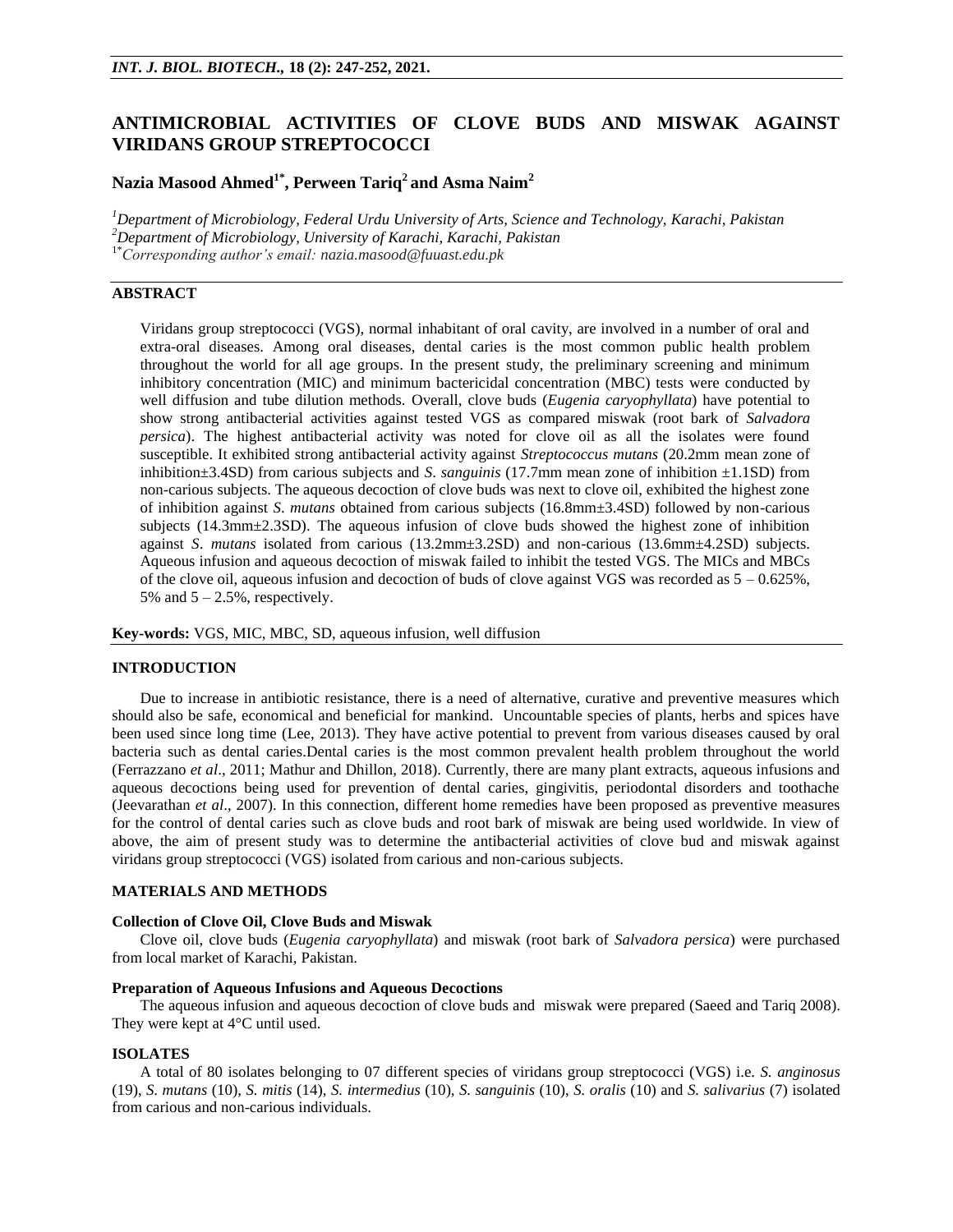## **BASE MEDIA**

Mueller Hinton Broth (MHB) (Merck) and Mueller Hinton Agar (MHA) (Merck) were used for the preparation of the inoculum and as a base medium, respectively, for the screening of the antibacterial activities of the selected plants.

#### **Determination of Preliminary Screening**

The preliminary screening to check antibacterial activities of aqueous infusion and decoction of clove buds and miswak and clove oil were determined by well diffusion method (Cheesbrough, 2000). The inoculated MHA plates were incubated at 37˚C for 18-24 hours. After incubation, diameter of the zone of inhibition was measured to nearest millimeter (mm). The values are reported as Mean  $\pm$  Standard Deviation (mm $\pm$ SD) of zone of inhibition (Essex-Sorlie, 1995).

## **Determination of Minimum Inhibitory Concentration (MIC) and Minimum Bactericidal Concentration (MBC)**

Minimum inhibitory concentration (MIC) and minimum bactericidal concentration (MBC) of aqueous infusion, aqueous decoction and oil of clove buds exhibiting antibacterial activity during screening assay was determined by using tube dilution method (Baron *et al*., 1994, Mirpour *etal*., 2015). The different concentrations of infusion and decoction and oil of clove buds (5, 2.5, 1.25, 0.625 and 0.313%) were used. Negative and positive growth controls were also prepared of selected concentrations. All the tubes were incubated at 37°C for 24 hours. After incubation, the tubes were examined for the presence of turbidity visually and compared with the respective negative growth controls. The lowest concentration showing absence of turbidity was recorded as the MIC value.To determine the MBC, the dilution representing the MIC and at least two of the more concentrated test product dilutions are plated and enumerated to determine viable CFU/mL. The MBC is the lowest concentration that demonstrates a predetermined reduction (such as 99.9%) in CFU/mL when compared to the MIC dilution (Mirpour *etal*., 2015).

### **RESULTS AND DISCUSSIONS**

In the present study, a total of 80 isolates of VGS were selected for antibacterial activities of oil, aqueous infusion and decoction of clove buds and aqueous infusion and decoction of miswak. These isolates were belonging to 07 different species of VGS i.e. *Streptococcus anginosus* (19), *S. mutans* (10), *S. mitis* (14), *S. intermedius* (10), *S. sanguinis* (10), *S. oralis* (10) and *S. salivarius* (7). The results for screening of antibacterial activities are presented in Table 1 to 3. Overall, clove oil exhibited strong antibacterial activities against tested VGS. Whereas, aqueous infusion and aqueous decoction of clove had moderate antibacterial effects but aqueous infusion and aqueous decoction of miswak completely failed to inhibit any of the tested VGS.

In the present study, clove oil was strongly active against all VGS isolates obtained from carious and noncarious subjects. In case of VGS isolated from carious subjects, the largest inhibitory zone was noted against *S*. *mutans* (carious 20.2 mm  $\pm$  3.4 SD vs. non-carious 12.2 mm  $\pm$  3.1 SD) followed by *S. anginosus* (carious15.4 mm  $\pm$ 2.2 SD vs. non-carious 12.5 mm ± 3.1 SD) and *S. mitis* (carious 14.9 mm ± 4.2 SD vs. non-carious 11.8 mm ± 2.2 SD). Whereas, in case of VGS isolated from non-carious subjects, clove oil exhibited good inhibitory activity against few species with maximum inhibitory zone i.e. *S. sanguinis* (carious 14.2 mm ± 1.1 SD vs. non-carious 17.7 mm ± 1.1 SD), *S. oralis* (carious 11.9 mm ± 3.2 SD vs. non-carious 17.3 mm ± 2.2 SD), *S. intermedius* (carious 11.7  $mm \pm 1.1$  SD vs. non-carious 14.8 mm  $\pm$  2.2 SD) and *S. salivarius* (carious 12.4 mm  $\pm$  2.6 SD vs. non-carious 14mm) (Table 3). The bioactive components of clove oil can disrupt different metabolic activities and permeability of bacterial cell membrane (Zhang *et al*., 2017). Substantial research has documented clove as a traditional plant for treatment of various ailments. In this respect, buds of clove and clove oil both have strong medicinal importance. Clove (*Eugenia caryophyllata*) is aromatic dried flower bud belonging to Myrtaceae family. Clove buds contain a sharp acrid taste with strong phenolic smell. It contains tanene, fixed and essential oil. The principle constituent of clove oil is the volatile oil. The volatile oil consists of eugenol, beta caryophyllene and eugenyl acetate. Eugenol has the broad spectrum antibacterial potential. It is also reported to have strong antifungal, antiviral and antiparastic properties. It is evident from available literature that the aqueous preparation of clove buds is responsible to stop the inflammation process either acute or chronic. It has potential to modulate a cascade of biochemical reactions that propagate and mature the inflammatory response. Besides, it is responsible to inhibit granuloma and formation of edema (Agrawal *et al*., 2014). It has also been reported for the treatment of diarrhea, arthritis, ulcers, asthma, bronchitis, athlete's foot, warts and wound. Furthermore, it is used to treat cough, sore throat, nausea, vomiting, fever and common cold. Clove oil is commonly used to prevent stomach upsets as well as hernia. Clove buds and its parts are used to make various herbal medicines for skin infections. Clove is also responsible to reduce bad breath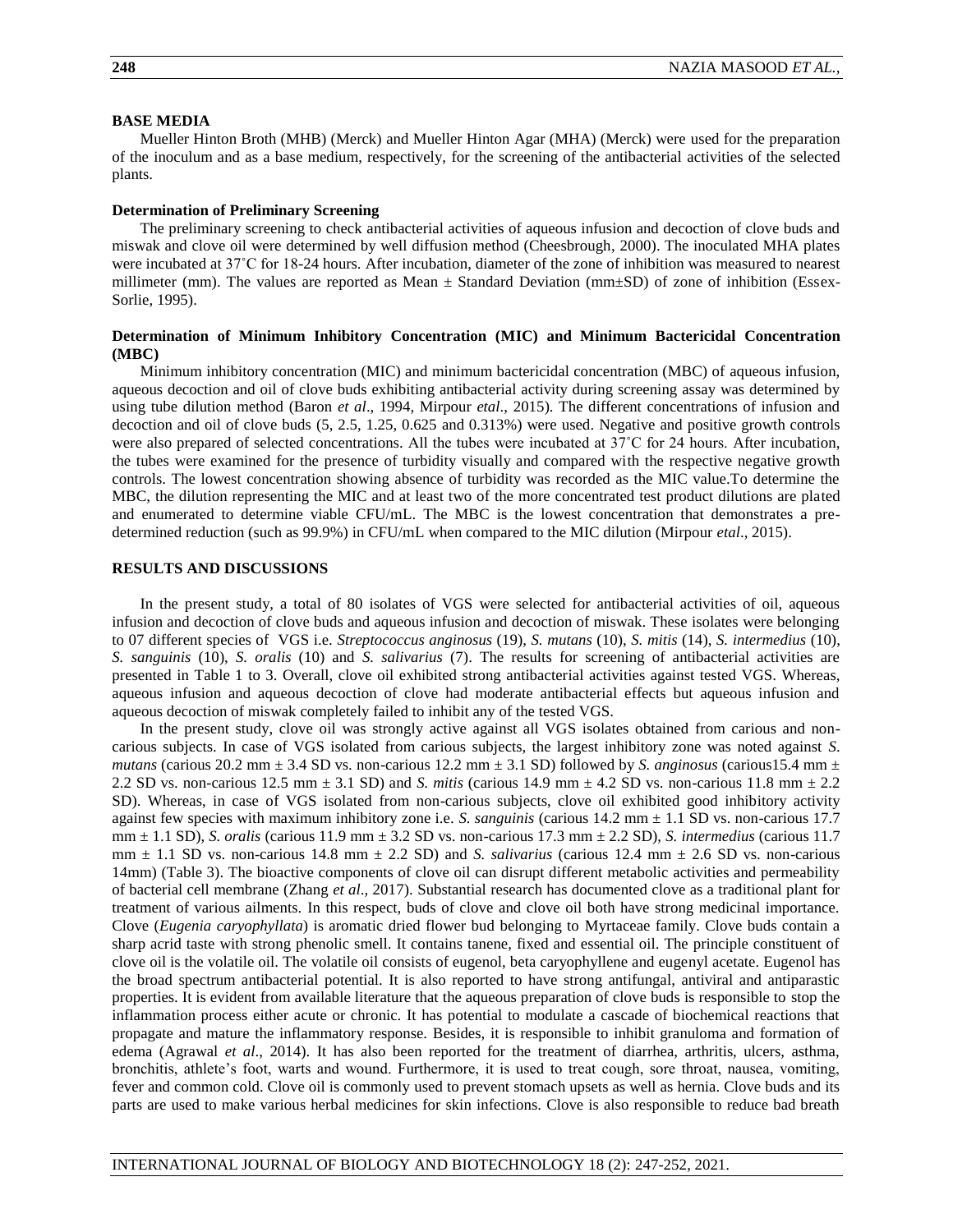(Dominque, 2002; Mathur and Dhillon, 2018). It is reported as an expectorant. Generally, it is used for toothache and controlling pain during tooth extraction and other dental procedures. It is also famous as a counterirritant that can be applied inside of mouth and throat for reducing pain and inflammation. It acts as a flavoring agent in food and beverage industries. Besides, it is evident from previous literature that clove can be used as a food preservative (Dominque, 2002). It is reported as a carminative agent for improving peristalsis and increasing hydrochloric acid in the stomach. In traditional medicine, clove is also used to relief musculoskeletal pain and nasal obstructions. Clove and its oil have been reported to have strong antibacterial potential against oral bacteria such as VGS i.e. *S. mutans* and *S. salivarius*. It has also strong bacteriostatic and bacteriocidal potential against *E*. *coli*, *S*. *aureus* and *H*. *pylori*  (Pandey and Singh, 2011).

| <b>Organisms</b> | <b>Total</b><br>of<br>No.<br>isolates | <b>Subjects</b> | <sub>of</sub><br>No.<br>isolates | Mean zone of inhibition<br>$\pm$ standard deviation<br>$(mm \pm SD)$ |               |
|------------------|---------------------------------------|-----------------|----------------------------------|----------------------------------------------------------------------|---------------|
|                  |                                       |                 |                                  | <b>Clove</b>                                                         | <b>Miswak</b> |
| S. anginosus     | 19                                    | Carious         | 07                               | $12.2 \pm 1.7$                                                       | $\Omega$      |
|                  |                                       | Non-carious     | 12                               | $10.4 \pm 3.1$                                                       | $\Omega$      |
| S. mutans        | 10                                    | Carious         | 07                               | $13.2 \pm 3.2$                                                       | $\Omega$      |
|                  |                                       | Non-carious     | 03                               | $13.6 \pm 4.2$                                                       | $\theta$      |
| S. mitis         | 14                                    | Carious         | 09                               | $10.7 \pm 3.4$                                                       | $\Omega$      |
|                  |                                       | Non-carious     | 05                               | $11.2 \pm 2.2$                                                       | $\theta$      |
| S. intermedius   | 10                                    |                 | 03                               | $10.7 \pm 2.4$                                                       | $\Omega$      |
|                  |                                       | Non-carious     | 07                               | $11.2 \pm 1.4$                                                       | $\theta$      |
| S. sanguinis     | 10                                    |                 | 04                               | $10.9 \pm 2.3$                                                       | $\Omega$      |
|                  |                                       | Non-carious     | 06                               | $13.3 \pm 3.2$                                                       | $\Omega$      |
| S. oralis        | 10                                    | Carious         | 03                               | $12.3 \pm 1.1$                                                       | $\Omega$      |
|                  | Non-carious                           |                 | 07                               | $11.3 \pm 2.4$                                                       | $\theta$      |
| S. salivarius    | 07                                    | Carious         | 06                               | $10.8 \pm 2.4$                                                       | $\Omega$      |
|                  |                                       | Non-carious     | 01                               | 0                                                                    | $\theta$      |

Table 1. Antibacterial activities of aqueous infusions of clove buds and miswak against VGS.

\*Zero shows no activity; Viridans Group Streptococci (VGS)

Table 2. Antibacterial activities of aqueous decoctions of clove buds and miswak against VGS.

| <b>Organisms</b> | Total<br>No. of | <b>Subjects</b> | <b>Number</b><br>of | Mean zone of inhibition<br>$\pm$ standard deviation<br>$(mm \pm SD)$ |               |
|------------------|-----------------|-----------------|---------------------|----------------------------------------------------------------------|---------------|
|                  | <b>Isolates</b> |                 | isolates            | <b>Clove</b>                                                         | <b>Miswak</b> |
| S. anginosus     | 19              | Carious         | 07                  | $9.1 \pm 2.6$                                                        | 0             |
|                  |                 | Non-carious     | 12                  | $10.2 \pm 1.3$                                                       | $\theta$      |
| S. mutans        | 10              | Carious         | 07                  | $16.8 \pm 3.4$                                                       | $\Omega$      |
|                  |                 | Non-carious     | 03                  | $14.3 \pm 2.3$                                                       | $\Omega$      |
| S. mitis         | 14              | Carious         | 09                  | $14.7 \pm 2.4$                                                       | $\Omega$      |
|                  |                 | Non-carious     | 0 <sub>5</sub>      | $11.4 \pm 2.1$                                                       | $\Omega$      |
| S. intermedius   | 10              | Carious         | 03                  | $11.4 \pm 3.3$                                                       | 0             |
|                  |                 | Non-carious     | 07                  | $13.9 \pm 3.7$                                                       | $\Omega$      |
| S. sanguinis     | 10<br>Carious   |                 | 04                  | $10.8 \pm 2.4$                                                       | $\Omega$      |
|                  |                 | Non-carious     | 06                  | $14.2 \pm 2.2$                                                       | $\Omega$      |
| S. oralis        | 10<br>Carious   |                 | 03                  | $12.2 \pm 4.3$                                                       | $\theta$      |
|                  |                 | Non-carious     | 07                  | $13.9 \pm 2.8$                                                       | $\theta$      |
| S. salivarius    | 07<br>Carious   |                 | 06                  | $11.7 \pm 3.4$                                                       | $\Omega$      |
| Non-carious      |                 | 01              | 10.00               | $\theta$                                                             |               |

\*Zero shows no activity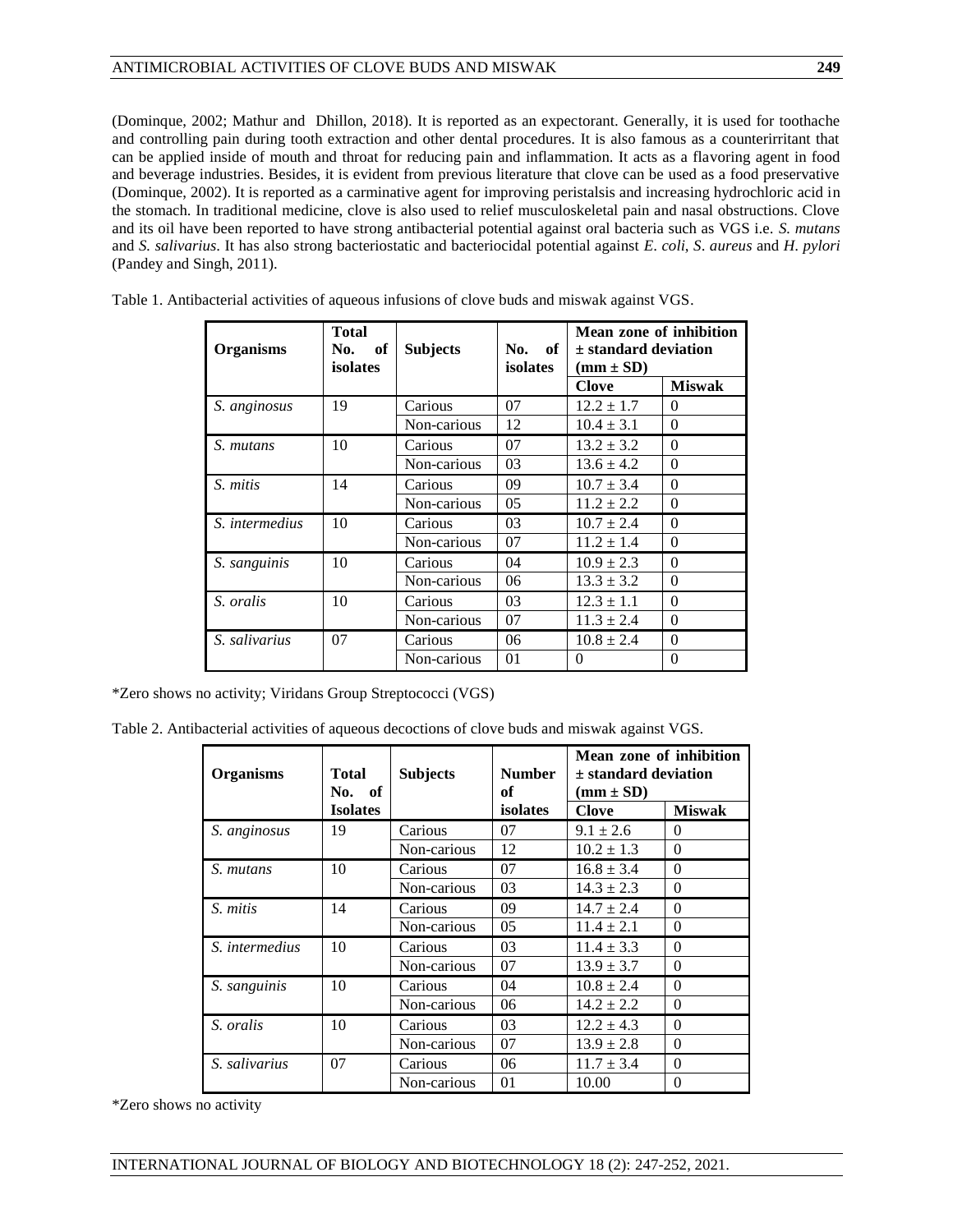| <b>Organisms</b> | <b>Total</b><br><b>Number</b><br>- of<br><b>Isolates</b> | <b>Subjects</b> | <b>Number</b><br>of isolates | <b>Mean</b><br>of<br>zone<br>inhibition $\pm$ standard<br>deviation (mm $\pm$ SD)<br><b>Clove oil</b> |
|------------------|----------------------------------------------------------|-----------------|------------------------------|-------------------------------------------------------------------------------------------------------|
| S. anginosus     | 19                                                       | Carious         | 07                           | $15.4 \pm 2.2$                                                                                        |
|                  |                                                          | Non-carious     | 12                           | $12.5 \pm 3.1$                                                                                        |
| S. mutans        | 10                                                       | Carious         | 07                           | $20.2 \pm 3.4$                                                                                        |
|                  |                                                          | Non-carious     | 03                           | $12.2 \pm 3.1$                                                                                        |
| S. mitis         | 14                                                       | Carious         | 09                           | $14.9 \pm 4.2$                                                                                        |
|                  |                                                          | Non-carious     | 05                           | $11.8 \pm 2.2$                                                                                        |
| S. intermedius   | 10                                                       | Carious         | 03                           | $11.7 \pm 1.1$                                                                                        |
|                  |                                                          | Non-carious     | 07                           | $14.8 \pm 2.2$                                                                                        |
| S. sanguinis     | 10                                                       | Carious         | 04                           | $14.2 \pm 1.1$                                                                                        |
|                  |                                                          | Non-carious     | 06                           | $17.7 \pm 1.1$                                                                                        |
| S. oralis        | 10                                                       | Carious         | 03                           | $11.9 \pm 3.2$                                                                                        |
|                  |                                                          | Non-carious     | 07                           | $17.3 \pm 2.2$                                                                                        |
| S. salivarius    | 07                                                       | Carious         | 06                           | $12.4 \pm 2.6$                                                                                        |
|                  |                                                          | Non-carious     | 01                           | 14.00                                                                                                 |

Table 3. Antibacterial activity of clove oil against VGS.

Table 4. Overall comparison of MIC and MBC of aqueous infusion of clove buds againstvgs.

| S. No. | <b>Organisms</b> | of<br>No.<br><b>Isolates</b> | <b>Minimum</b><br>Inhibitory<br><b>Concentration</b><br>$\frac{0}{0}$ | <b>Minimum</b><br><b>Bactericidal</b><br><b>Concentration</b> |
|--------|------------------|------------------------------|-----------------------------------------------------------------------|---------------------------------------------------------------|
|        | S. anginosus     | 19                           | 5                                                                     | 5                                                             |
| 2      | S. mutans        | 10                           | 5                                                                     | 5                                                             |
| 3      | S. mitis         | 14                           | 5                                                                     | 5                                                             |
| 4      | S. intermedius   | 10                           | 5                                                                     | 5                                                             |
|        | S. sanguinis     | 10                           | 5                                                                     | 5                                                             |
| 6      | S. oralis        | 10                           | 5                                                                     | 5                                                             |
|        | S. salivarius    | 07                           | 5                                                                     | 5                                                             |

Table 5. Overall comparison of MIC and MBC of aqueous decoction of clove buds against VGS.

| S. No.         | <b>Organisms</b> | of<br>No.<br><b>Isolates</b> | <b>Minimum</b><br><b>Inhibitory</b><br>Concentration<br>$\frac{6}{9}$ | <b>Minimum</b><br><b>Bactericidal</b><br><b>Concentration</b> |
|----------------|------------------|------------------------------|-----------------------------------------------------------------------|---------------------------------------------------------------|
|                |                  |                              |                                                                       |                                                               |
|                | S. anginosus     | 19                           | 5                                                                     | 5                                                             |
| 2              | S. mutans        | 10                           | $5 - 2.5$                                                             | $5 - 2.5$                                                     |
| $\mathcal{R}$  | S. mitis         | 14                           | $5 - 2.5$                                                             | $5 - 2.5$                                                     |
| $\overline{4}$ | S. intermedius   | 10                           | $5 - 2.5$                                                             | $5 - 2.5$                                                     |
| 5              | S. sanguinis     | 10                           | $5 - 2.5$                                                             | $5 - 2.5$                                                     |
| 6              | S. oralis        | 10                           | $5 - 2.5$                                                             | $5 - 2.5$                                                     |
|                | S. salivarius    | 07                           | 5                                                                     | 5                                                             |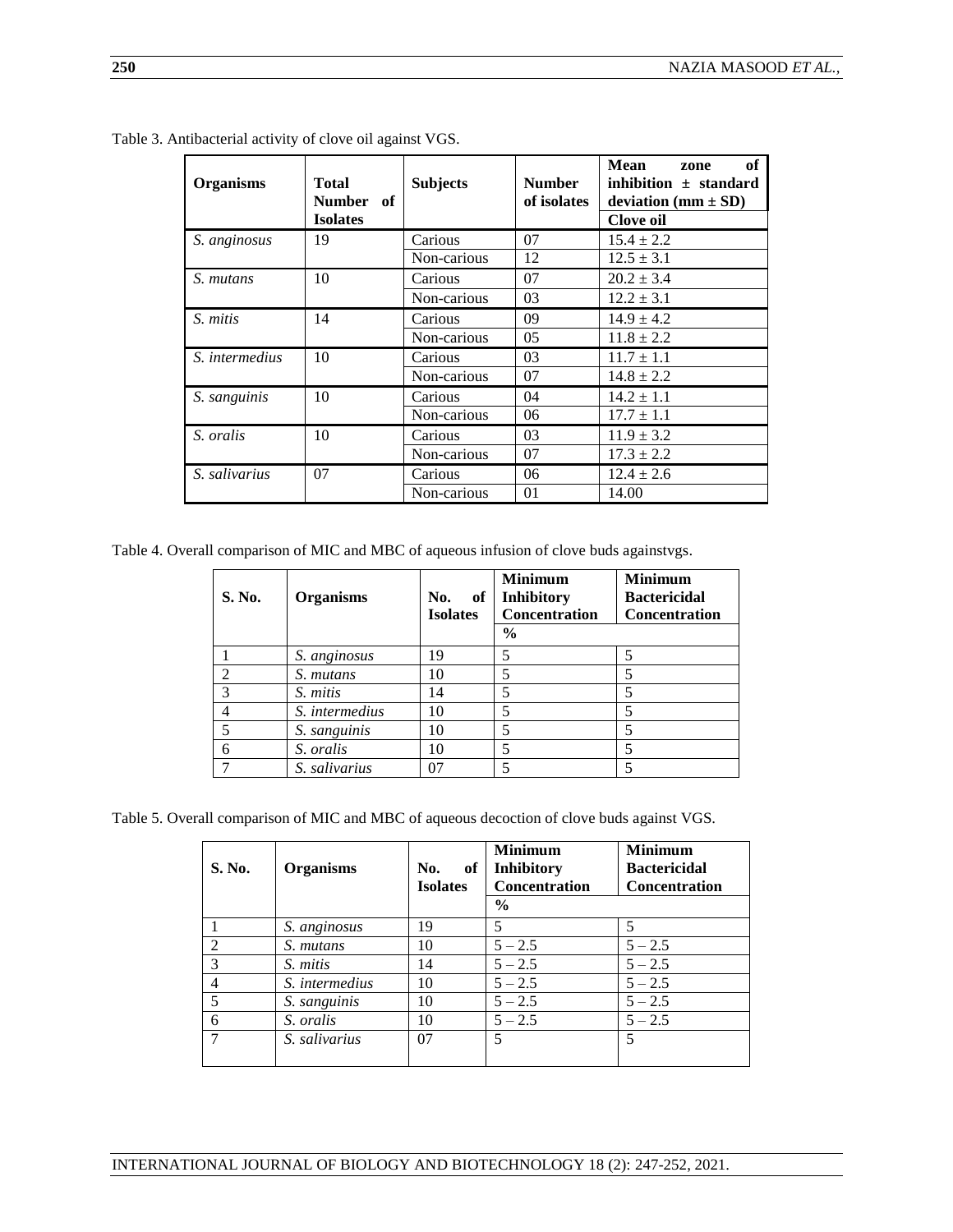| S. No.        | <b>Organisms</b> | No.<br>of<br><b>Isolates</b> | <b>Minimum</b><br><b>Inhibitory</b><br><b>Concentration</b> | <b>Minimum</b><br><b>Bactericidal</b><br><b>Concentration</b> |
|---------------|------------------|------------------------------|-------------------------------------------------------------|---------------------------------------------------------------|
|               |                  |                              | $\%$                                                        |                                                               |
|               | S. anginosus     | 19                           | $5 - 1.25$                                                  | $5 - 1.25$                                                    |
|               | S. mutans        | 10                           | $5 - 0.625$                                                 | $5 - 0.625$                                                   |
| $\mathcal{R}$ | S. mitis         | 14                           | $5 - 1.25$                                                  | $5 - 1.25$                                                    |
|               | S. intermedius   | 10                           | $5 - 0.625$                                                 | $5 - 0.625$                                                   |
| 5             | S. sanguinis     | 10                           | $5 - 2.5$                                                   | $5 - 2.5$                                                     |
| 6             | S. oralis        | 10                           | $5 - 1.25$                                                  | $5 - 1.25$                                                    |
|               | S. salivarius    | 07                           | $5 - 2.5$                                                   | $5 - 2.5$                                                     |

|  |  |  | Table 6. Overall comparison of MIC and MBC of oil of clove buds against VGS. |  |
|--|--|--|------------------------------------------------------------------------------|--|
|  |  |  |                                                                              |  |

In case of aqueous decoction of clove buds, the screening results revealed the maximum inhibitory activity for *S. mutans* (carious 16.8mm ± 3.4SD vs. non-carious 14.3mm ± 2.3SD) isolated from carious subjects followed by *S. mitis* (carious 14.7mm  $\pm$  2.4SD vs. non-carious 11.4mm  $\pm$  2.1SD) and *S. salivarius* (carious 11.7mm  $\pm$  3.4SD vs. non-carious 10mm). While, in case of non-carious subjects, the highest antibacterial activity of aqueous decoction of clove buds was noted against *S. sanguinis* (carious 10mm ± 2.4SD vs. non-carious 14.2mm ± 2.1SD), *S. oralis* (carious 12.2mm ± 4.3SD vs. non-carious 13.9mm ± 2.8SD), *S. intermedius* (carious 11.4mm ± 3.3SD vs. noncarious 13.9mm ± 3.7SD), and *S*. *anginous* (carious 9.1mm ± 2.6SD vs. non-carious 10.2mm ± 1.3SD) (Table 2).

As far as aqueous infusion of clove buds is concerned, the antibacterial potential of aqueous infusion of clove buds was found next to aqueous decoction of clove buds. It was interesting to note that VGS isolates obtained from non-carious subjects were highly sensitive to aqueous infusion of clove buds as compared to carious subjects except in few cases (Table 1). The inhibitory zone was noted as  $12.2 \text{mm} \pm 1.7 \text{SD}$  (carious) and  $10.4 \text{mm} \pm 3.1 \text{SD}$  (noncarious) for *S*. *anginosus*,  $13.2$ mm  $\pm 3.2$ SD (carious) and  $13.6$ mm  $\pm 4.2$ SD (non-carious) for *S. mutans*,  $10.7$ mm  $\pm$ 3.4SD (carious) and 11.2mm ± 2.2SD (non-carious) for *S*. *mitis*, 10.7mm ± 2.4SD (carious) and 11.2mm ± 1.4SD (non-carious) for *S*. *intermedius*, 10.9mm ± 2.3SD (carious) and 13.3mm ± 3.2SD (non-carious) for *S*. *sanguinis*, 12.3mm ± 1.1SD (carious) and 11.3mm ± 2.4SD (non-carious) for *S*. *oralis* and 10.8mm ± 2.4SD (carious) for *S*. *salivarius*. While, the only isolate of VGS obtained from non-carious subject was not inhibit by aqueous infusion of clove buds (Table 1). The results of present study are in harmony with Natta *et al*. (2008) who reported strong antibacterial potential of aqueous infusion of clove buds against isolates of *S. mutans*. The reason of absence or limited antibacterial potential of aqueous infusion of clove buds might be polarity of antibacterial constituents of clove buds which make them more easily extracted by organic solvents compared to aqueous preparations.

MIC and MBC of aqueous infusion, aqueous decoction and oil of buds of clove against different species of VGS isolated from carious and non-carious subjects was also conducted. Miswak was not selected because it did not show any antibacterial activity in screening test. The results of MIC/MBC are shown in Table 4 to 6. In present study, MIC/MBC values were similar for tested isolates obtained from carious and non-carious subjects. Overall, different concentrations of oil of buds of clove showed strong inhibitory activity as compared to the aqueous decoction and aqueous infusion of buds of clove (Table 6).The comparison tables clearly showed that 5% concentration of oil, aqueous decoction and aqueous infusion of buds of clove was effective for most of the tested species of VGS.

#### **CONCLUSION**

It is concluded from the findings of present study that clove oil strongly affected the growth of VGS, followed by aqueous decoction and aqueous infusion of clove buds but would require more research work to check the activity of clove on acidogenic potential and glucan (extracellular polysaccharide) production as both factors attribute and play an important role in the cariogenicity of oral VGS and process of dental caries.

#### **REFERENCES**

Agarwal, R., C. Singh, R. Yeluri and K. Chaudhry (2014). Prevention of dental caries measures beyond fluoride. *Oral Hygiene and Health*, 2(1): 1-6.

Baron, E. J., L. R. Peterson and S. M. Finegold (1994). *Bailey & Scott's, Diagnostic Microbiology*, 9<sup>th</sup> Edition. The C.V Mosby Company, pp. 333-351.